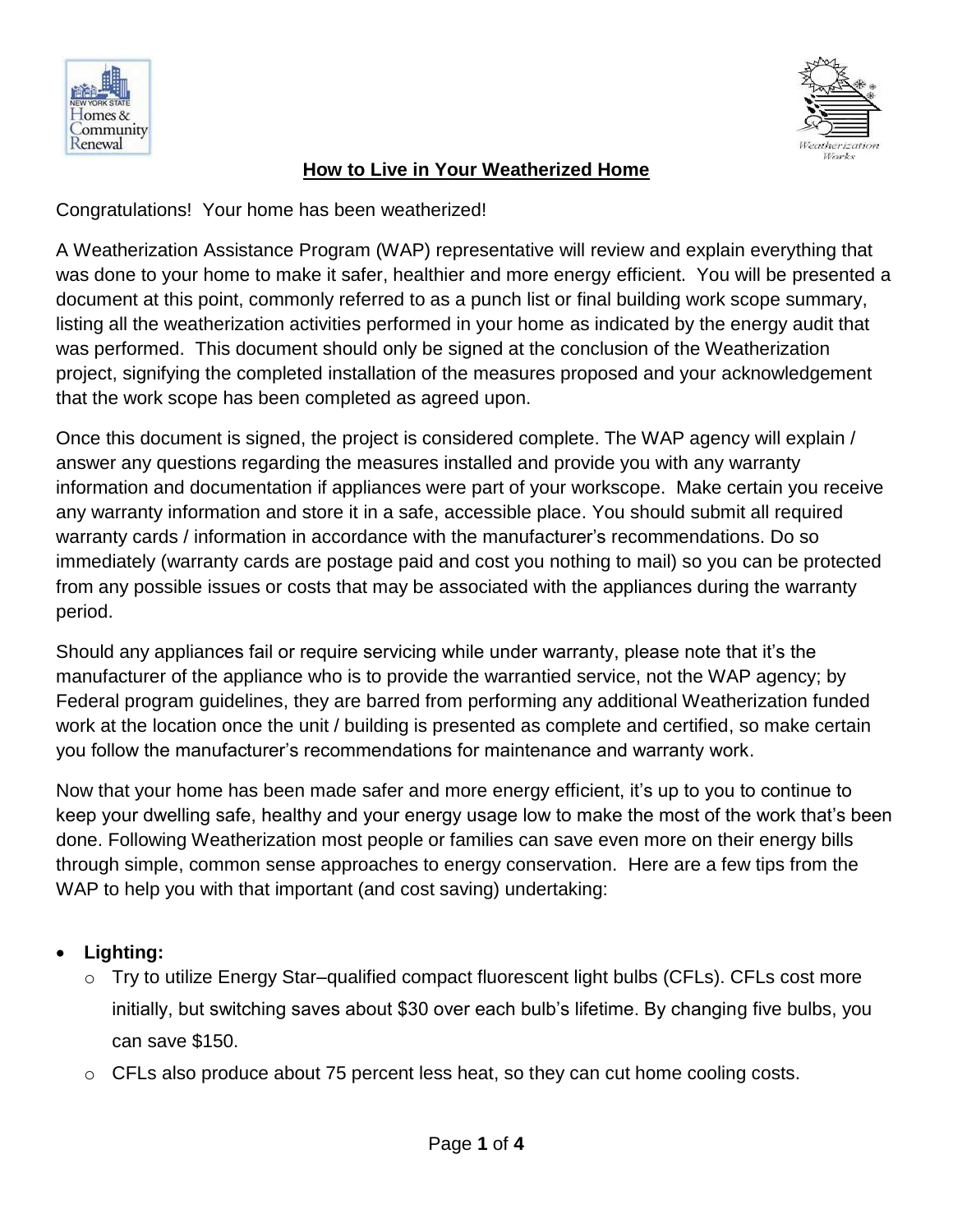



- $\circ$  Because they last up to 10 times longer than standard incandescent bulbs, you won't have to replace CFLs as frequently; sometimes for 7 years or more.
- $\circ$  Keep bulbs clean Dust can cut light output by as much as 25 percent.
- $\circ$  Open your curtains to let in daylight.
- $\circ$  And remember, one of the most effective ways to conserve electricity is to turn off your lights when you're not using them!

## **Heating:**

- $\circ$  Turn your thermostat down five degrees Each degree saves about 2 percent on your heating bill. Five degrees would save about \$100 on a \$1,000 annual heating bill.
- $\circ$  If you have a programmable thermostat, use it to automatically control (lower) the heat when you're not at home and overnight, while you're sleeping.
- $\circ$  Use drapes Where windows face the sun, keep the drapes open in the day. Close all the drapes at night. This lets the sun heat your home during the day and reduces drafts at night.
- $\circ$  Make sure heat can get into the room Keep furniture and drapes from blocking radiators, heating registers, and return vents.
- o Your Weatherization agency has tuned up and inspected your furnace or boiler, however, an oil-burning heating appliance should be checked once a year and gas-burning appliances should be checked every two or three years. This can save up to 10 percent on your heating costs.

## **Appliances:**

- o Clothes Washer
	- Wash laundry in cold water Ninety percent of the energy used by washing machines is for hot water, so washing on the cold cycle will save energy and money.
	- Wash and dry only full loads You use about the same amount of water whether you wash a full load or just one item.
- o Clothes Dryer
	- Check and clean the lint filter before and after every load clogged filters drive up drying time and costs, and they are a fire hazard.
- o Dish Washer
	- If you have a dishwasher, wash only full loads It costs exactly the same to wash one dish as a whole load.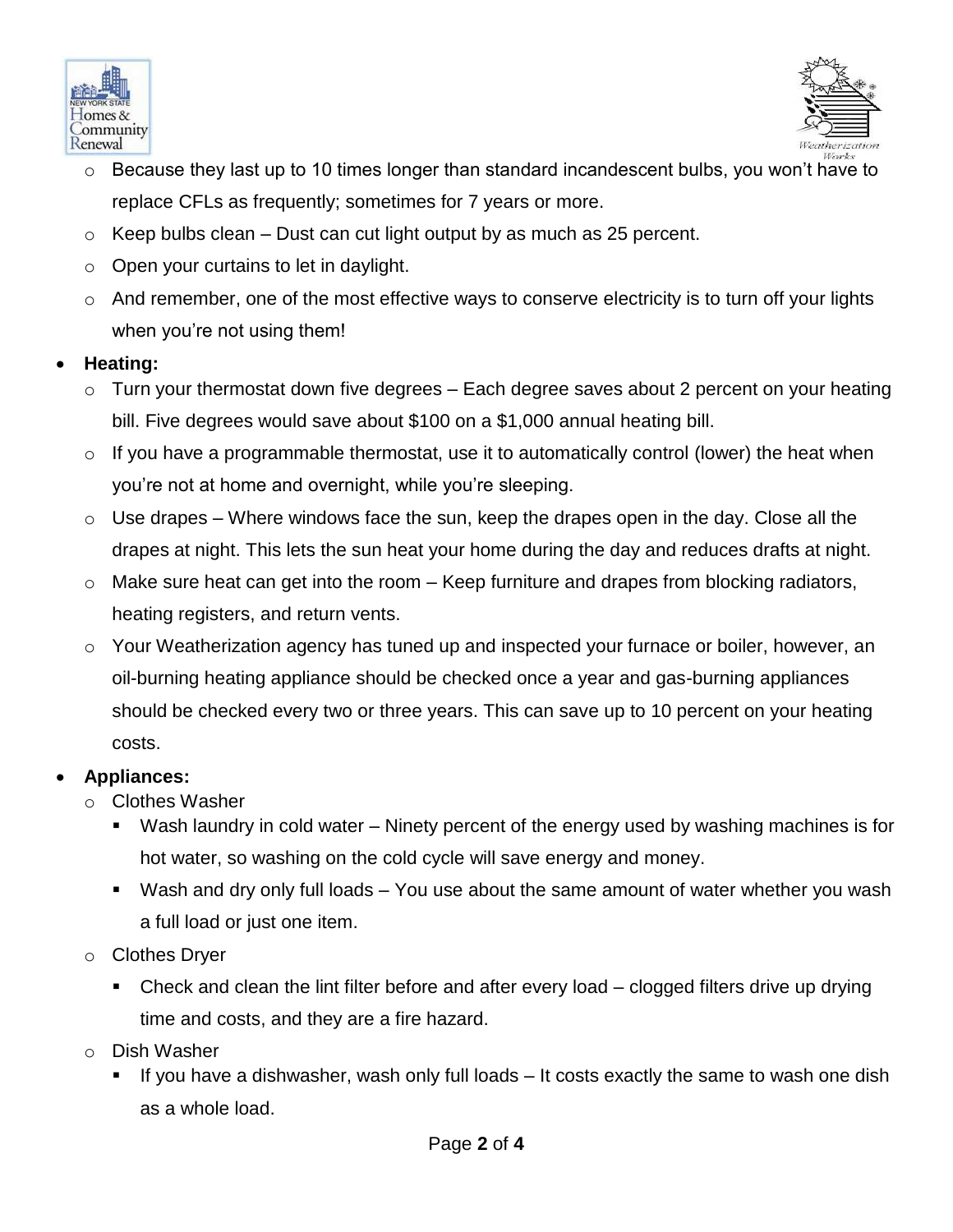



- Air-dry dishes If the dishwasher has an air-dry feature, use it.
- Use energy-saving cycles whenever possible.
- $\circ$  Air conditioner
	- Close shades and windows during the day Use the auto fan setting.
	- If you have a programmable thermostat and have central air, make sure it's programmed to automatically turn back the cooling when you are not at home and when you are sleeping.
	- Clean filters Air conditioner filters should be checked monthly or as recommended by the manufacturer. They must be cleaned or replaced as needed, or as recommended by the manufacturer.
- o Refrigerator
	- Always try to cover and wrap food Uncovered foods and liquids release moisture, which makes the fridge work harder, using more energy.
	- **Decide what you want from the refrigerator before you open the door Every time the door** is opened, cool air escapes and that's wasted energy.
	- Defrost manual-defrost refrigerators Frost makes these models less energy efficient and spoils food, wasting both energy and money.
- o Stove / Oven
	- Use the smallest pans possible It takes less energy to heat them.
	- Use lids They help to cook the food quicker by keeping the steam in the pot or pan.
	- Keep the inside of your oven clean It will cook your food more efficiently.
	- Clean the burner pans on your stove When clean, they reflect heat back up to pots and pans.
	- Keep conventional oven preheating to a minimum Only preheat if you are baking bread or pastries.
	- Keep racks clear Foil on oven shelves blocks heat and costs money.
	- Don't peek You lose heat every time you open the door or lift the lid.

If a heating or cooling appliance is installed as part of your Weatherization work scope, it will be a highly efficient Energy Star rated unit or its equivalent. Energy Star qualified products meet strict energy efficiency guidelines set by the U.S. Environmental Protection Agency and the U.S. Department of Energy. If you are planning on purchasing appliances in the future you should consider